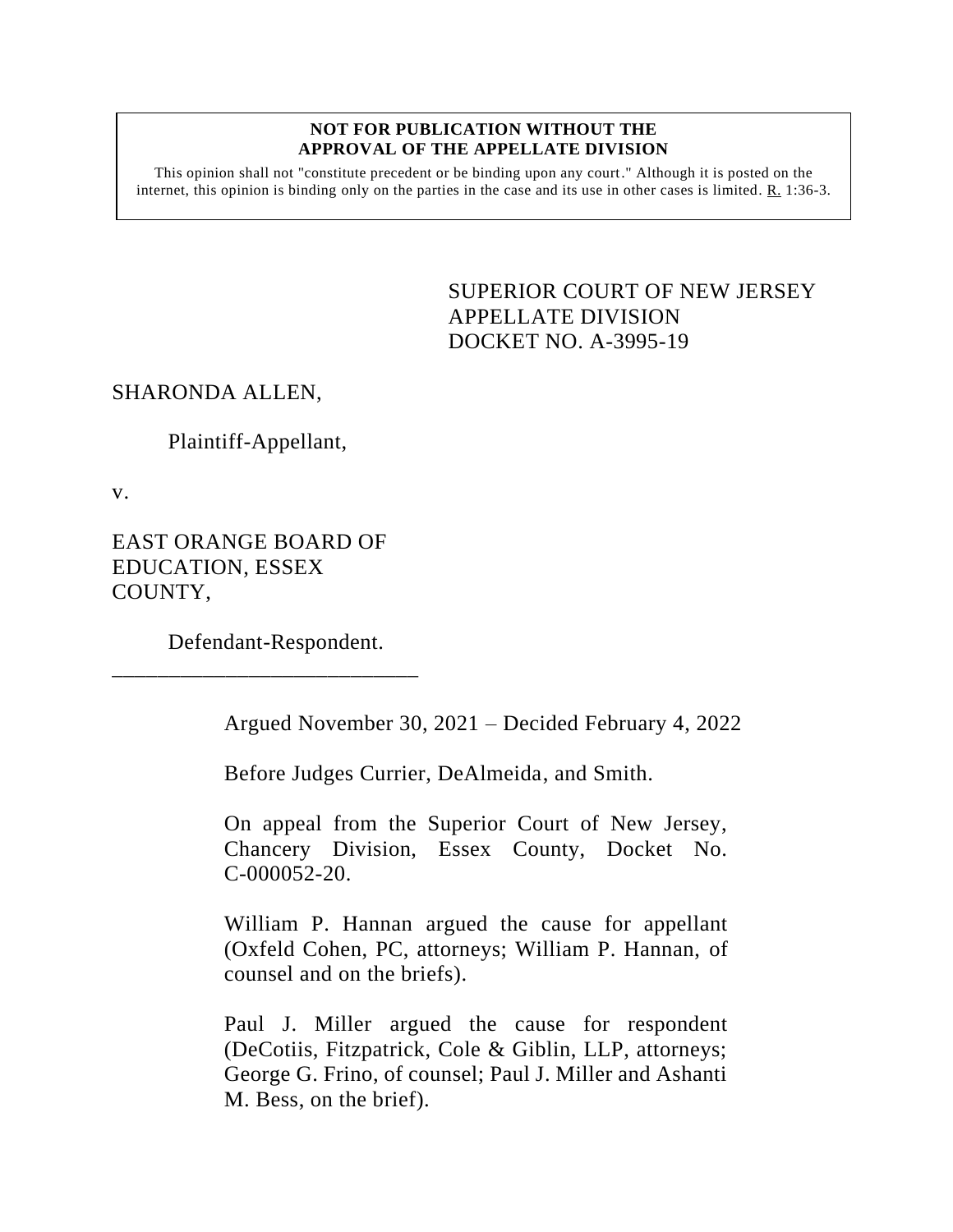## PER CURIAM

After an arbitration, plaintiff Sharonda Allen was dismissed from her position as a tenured public-school teacher for the East Orange Board of Education. Plaintiff filed suit, seeking to vacate the arbitration result. The trial court dismissed her complaint, and plaintiff now appeals. On appeal, she contends that: the Board should have been barred by the arbitrator from introducing evidence at the hearing because the Board failed to comply with N.J.S.A. 18A:6-17.1(b)(3); the Board presented no credible evidence at the hearing which could support the tenure charges; plaintiff's termination violated the doctrines of progressive discipline and mitigation of penalty; and plaintiff was afforded insufficient notice of the tenure charges. We reject her arguments and affirm for the following reasons.

#### I.

In 2003, plaintiff was hired by the Board as a public-school teacher. The Board continued her employment as a non-tenured teacher for the 2003-2004, 2004-2005, and 2005-2006 school years. She subsequently acquired tenure status with the Board in 2006. In 2011, the Board assigned her to teach at the East Orange Campus High School (EOCHS) in East Orange. During her sixteen years with the Board, her reviews were mixed. The Board consistently rated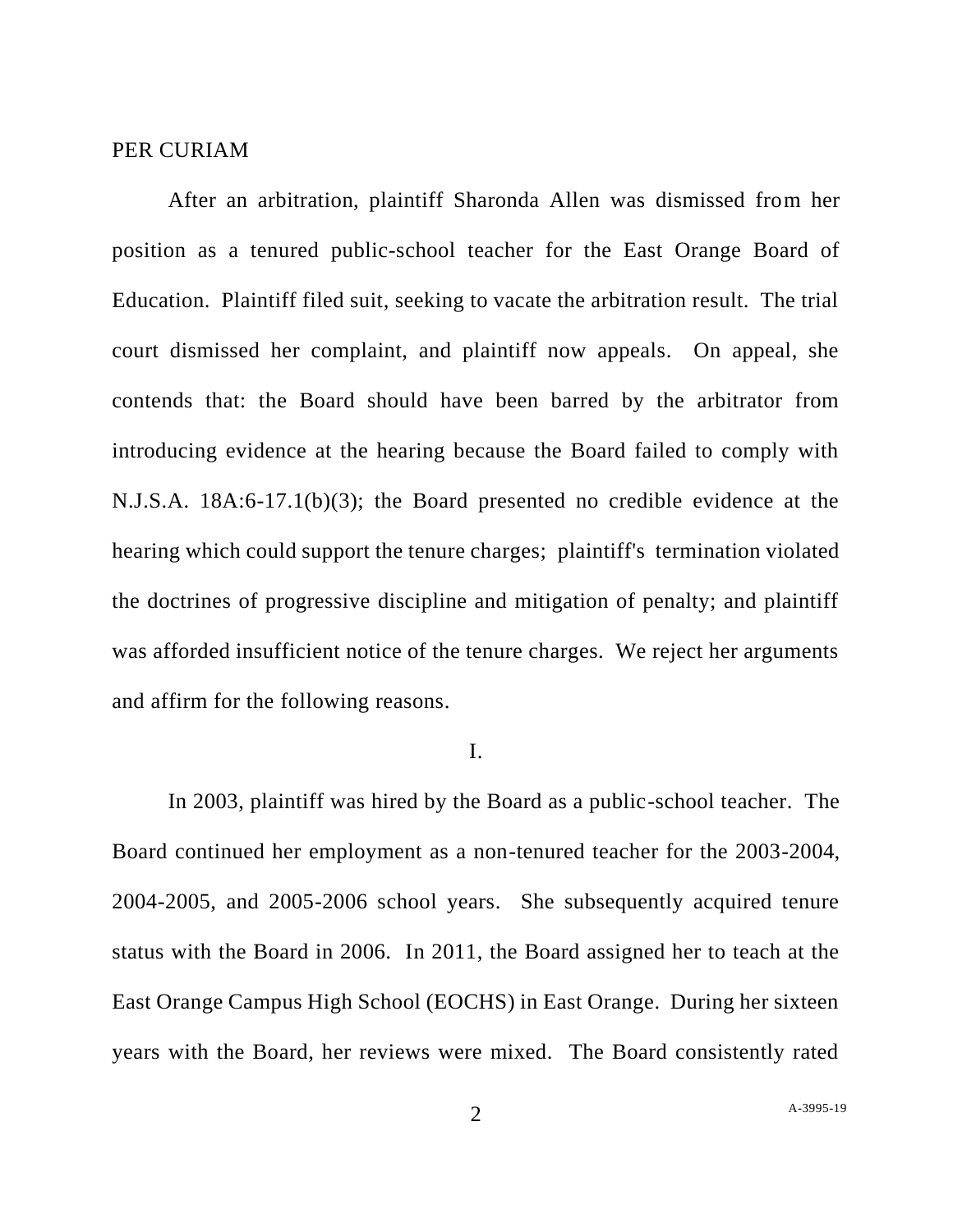plaintiff's skill and competence as a teacher as "effective" in her annual performance reviews. However, the record shows that she received multiple written warnings regarding violations of various teaching and administrative policies. On at least one occasion prior to the incident for which she was terminated, the Board withheld plaintiff's annual salary increment and placed her on probation for using "inappropriate language, interfering in the instruction of students and disrupting the learning process."

On December 5, 2018, S.B., a ninth-grade student, failed to follow plaintiff's directives during a school assembly. He became confrontational when she approached him about his inappropriate behavior. A verbal altercation between S.B. and plaintiff ensued. During this altercation, numerous students, teachers, and staff heard plaintiff utter the following to S.B.: "[s]hut up," "[s]hut the fuck up," "I will get you jumped," "[y]ou don't know me," "I will get one of these big niggas to jump you," and "[w]atch your back at [c]ampus." In response to S.B.'s mother's complaints about the incident, the Board hired an independent investigator to conduct an inquiry.

After the incident, Dr. Kevin West, the Board superintendent, scheduled a meeting among plaintiff, S.B., and S.B.'s mother to address the family's concerns regarding the child's safety at school. S.B. apologized to plaintiff for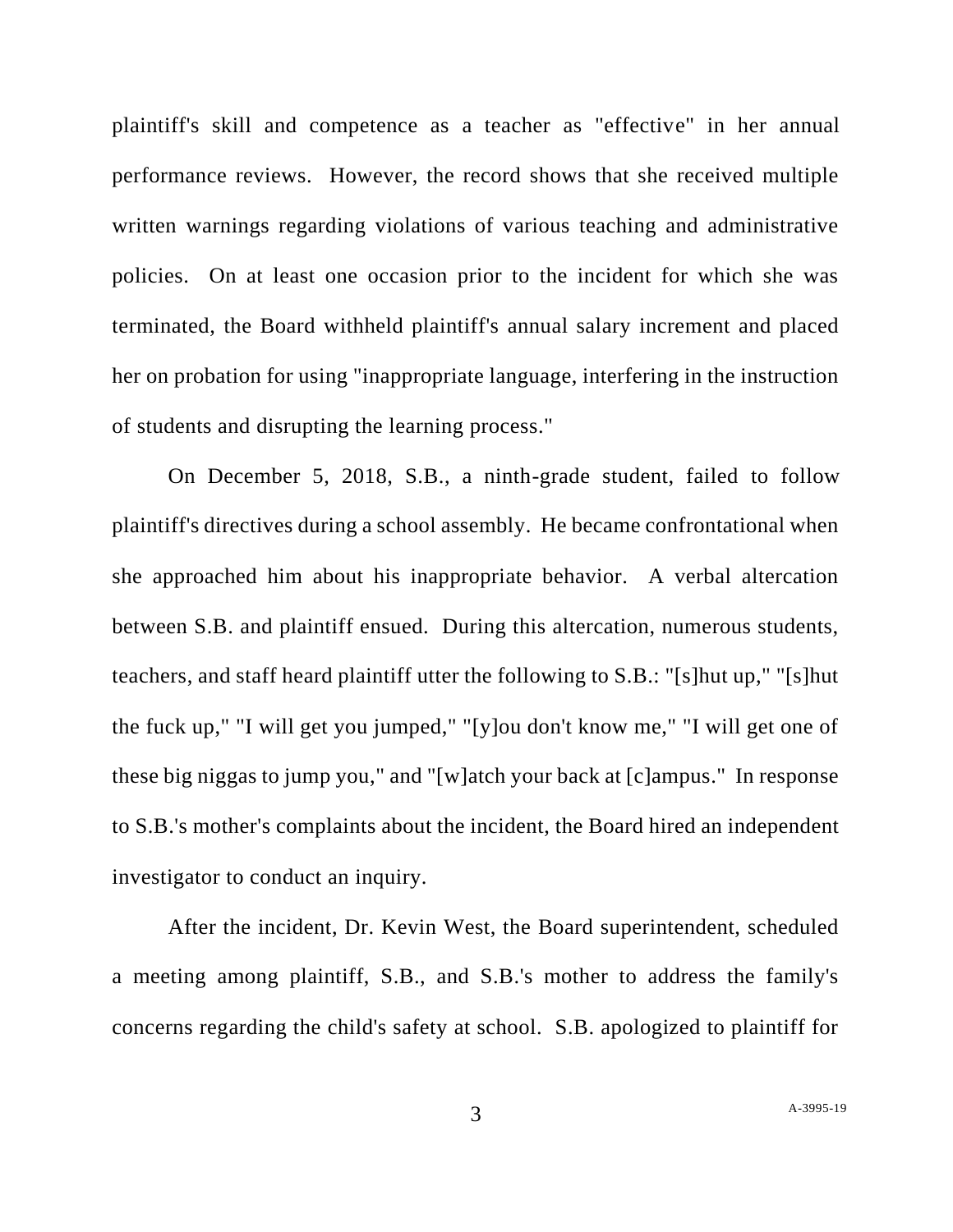telling her to "get out of his face," but plaintiff did not apologize to S.B. for her conduct.

On February 1, 2019, after the meeting between plaintiff, S.B., and S.B.'s mother, Dr. West convened a meeting with Dr. Ronald Estrict, the EOCHS principal, Dr. Deborah Harvest, the Board assistant superintendent, and plaintiff. At the meeting, Dr. West suspended plaintiff with pay for two weeks, effective February 4, 2019. In addition, Dr. West informed her that she was being transferred to a different school at the conclusion of her suspension. Dr. West stated to plaintiff that the transfer was a precaution in response to student safety concerns, as the incident involved a teacher threatening physical violence against a high school student. The suspension notice stated: "[y]our behavior demonstrated a total disregard and disrespect for the position [of] teacher, [for] the student that you made inappropriate comments to, and [for] the [Board]."

At the meeting, plaintiff contested the transfer. She told Dr. West, "[y]ou don't know my reach. The mayor will not support this . . . . I am sure that parents will contact you and students will protest . . . . Be prepared for the amount of people at the Board meeting."

After the meeting, Dr. West handed plaintiff a list of Board policies she had violated, including written policies concerning: inappropriate staff conduct;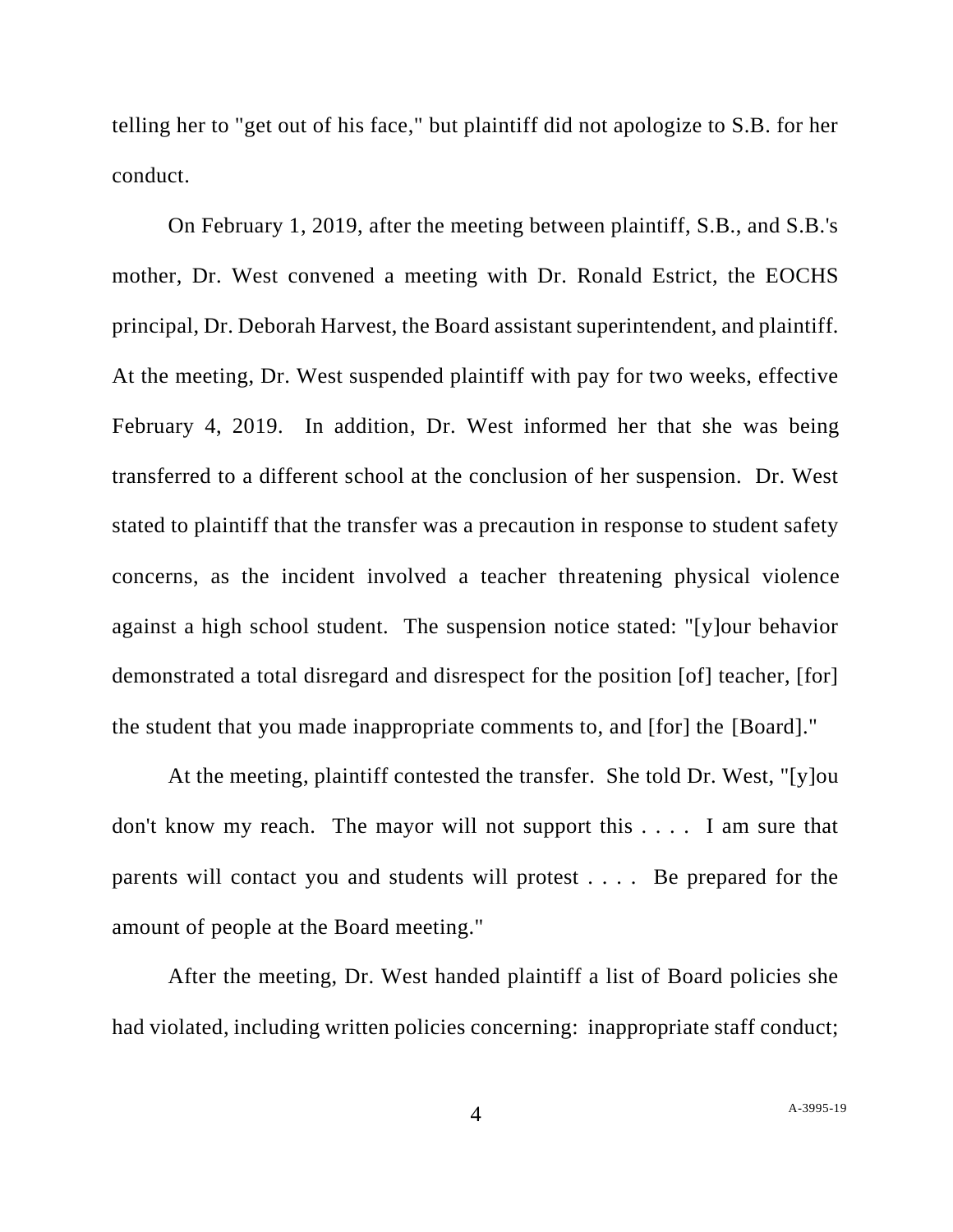healthy workplace environment; use of electronic communication; and civility. He directed plaintiff to keep the matter confidential and not to disclose S.B.'s name to anyone.

A few days after the meeting, plaintiff helped organize a school-wide student walk-out in protest of her suspension and transfer. She communicated with students and parents, encouraging them to protest on her behalf. She asked them to call the mayor and demand her immediate return to EOCHS. Plaintiff also disclosed S.B.'s name in a social media exchange with another student. The following exchange was posted on Facebook Messenger<sup>1</sup>:

> Plaintiff: [A student] said that the boy told her that he lied about the incident just to get me in trouble.

> Student: Who's the boy and we're gonna [sic] report this.

Plaintiff: [S.B.]

Student: Bet!!

Plaintiff admits to disclosing S.B.'s name to the student.

As a result of the post, S.B. was confronted by schoolmates about the December 5 incident. S.B.'s mother, fearing for her child's safety, enrolled S.B.

<sup>&</sup>lt;sup>1</sup> Facebook Messenger is a mobile messaging application and platform used for instant messaging, sharing photos, videos, and audio recordings.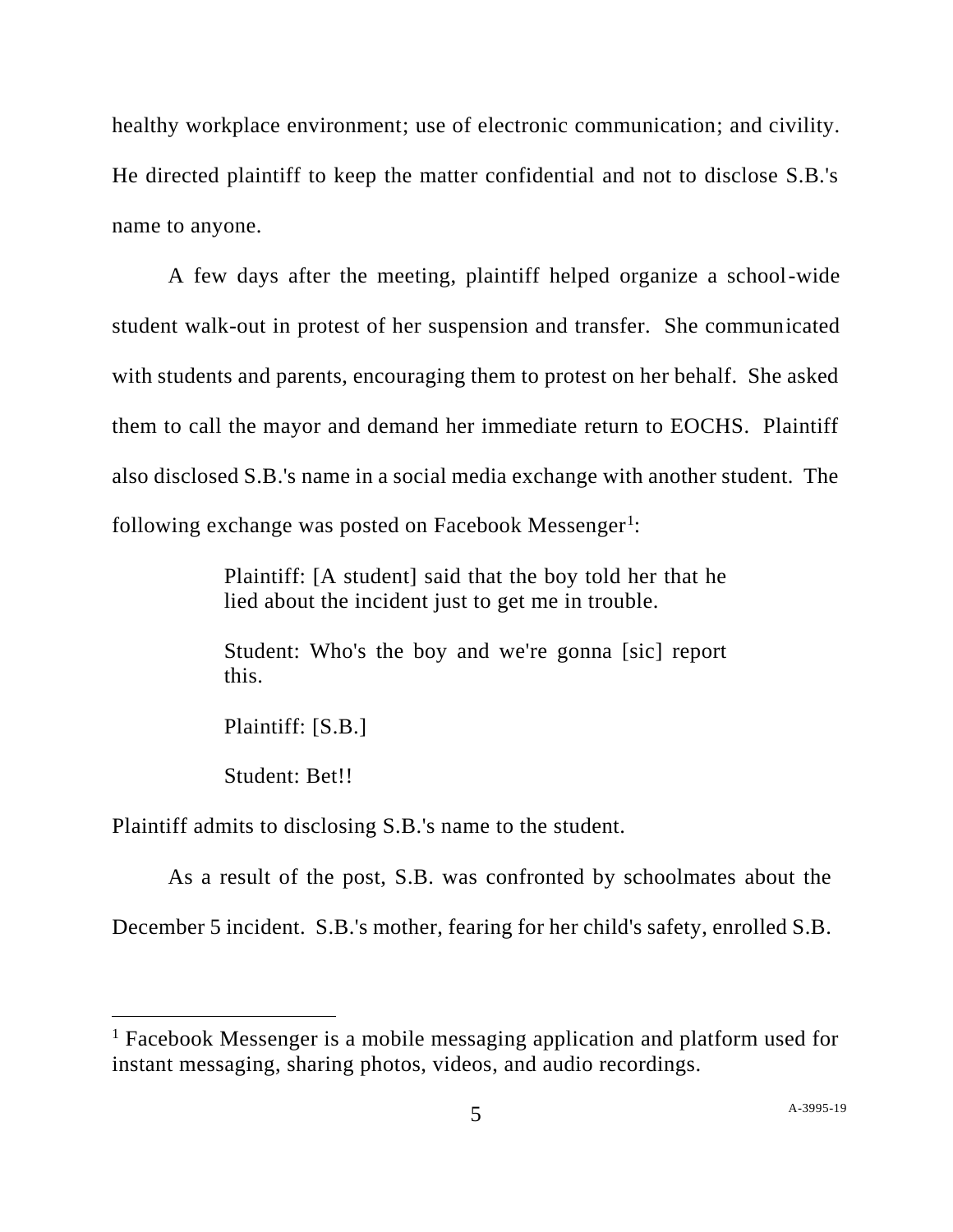at another high school. Dr. West next recommended that tenure charges be brought against plaintiff. Dr. West testified that he decided to file tenure charges against plaintiff because: the social media post identified S.B. as the student who caused her suspension and transfer; the confrontations and threats S.B. endured due to the social media post; and the recommendations in the Board's investigative report. He also noted that plaintiff's communications with students and parents on social media were a violation of the Board's social media policy. Dr. West further testified that all school policies were available on the Board's website for all staff members. Plaintiff testified that she was keenly aware of the policies.

On or about June 11, 2019, Dr. West submitted tenure charges and a statement of evidence against plaintiff to the Board.<sup>2</sup> Approximately a month later, the Commissioner of Education assigned an arbitrator for the tenure hearing. On July 29, plaintiff moved to dismiss the charges, arguing that the

<sup>&</sup>lt;sup>2</sup> The tenure charges included: writing an email that rises to a level of insubordination warranting removal; conduct unbecoming; inciting student misconduct in the form of cutting class for a school-wide protest; using social media to inappropriately communicate with students; and jeopardizing the safety of S.B. by way of releasing his name to another student with the intent to have him harassed, intimidated, bullied, or as retaliation for her suspension.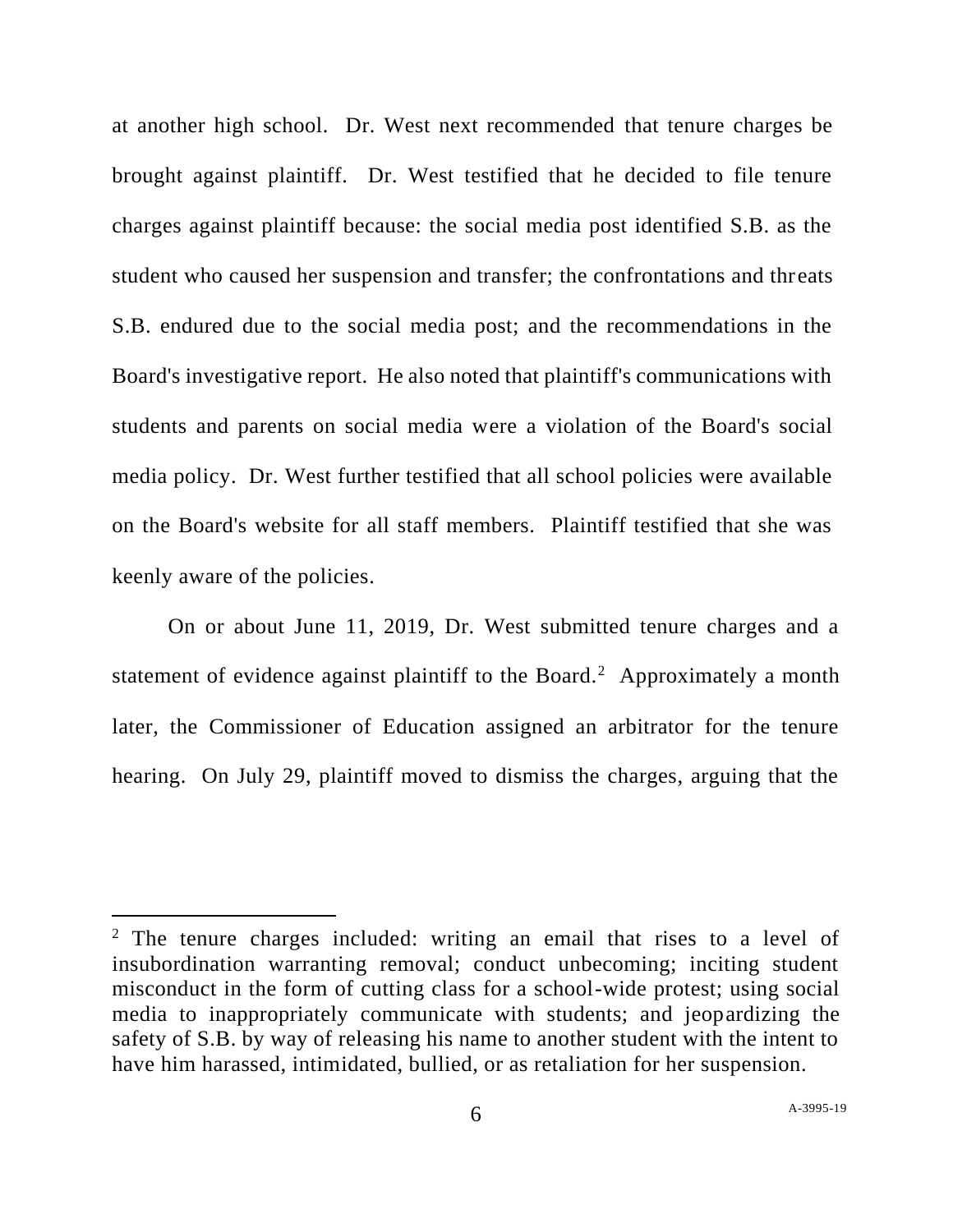Board failed to provide discovery pursuant to N.J.S.A. 18A:6-17.1(b)(3). The next day, the Board produced the relevant discovery.

On August 22, 2019, the arbitrator heard plaintiff's motion to dismiss and denied it. Following a two-day hearing, the arbitrator rendered an award and issued an opinion on December 28, 2019 sustaining the tenure charges against plaintiff and terminating her employment with the Board.<sup>3</sup> Plaintiff filed a verified complaint and order to show cause seeking to vacate the arbitration award on March 13, 2020. On May 29, 2020, the judge made findings, granted the Board's motion to confirm the arbitrator's award, and dismissed plaintiff's complaint.

Plaintiff raises the following points on appeal:

- I. THE ARBITRATOR'S AWARD AND OPINION MUST BE VACATED BECAUSE HE VIOLATED N.J.S.A. 18A:6-17.1[(b)](3) BY FAILING TO PRECLUDE THE RESPONDENT FROM INTRODUCING WITNESSES AND EVIDENCE BARRED BY STATUTE.
- II. THE ARBITRATOR'S AWARD AND OPINION IS NOT SUPPORTED BY SUBSTANTIAL CREDIBLE EVIDENCE IN THE RECORD AND MUST BE VACATED.
	- A. THE ARBITRATOR'S DECISION SUSTAINING COUNT [EIGHT] OF THE TENURE CHARGES IS NOT SUPPORTED BY SUBSTANTIAL CREDIBLE EVIDENCE IN THE RECORD.

<sup>&</sup>lt;sup>3</sup> The Board filed eight tenure charges against plaintiff, the arbitrator dismissed seven charges as "unsubstantiated."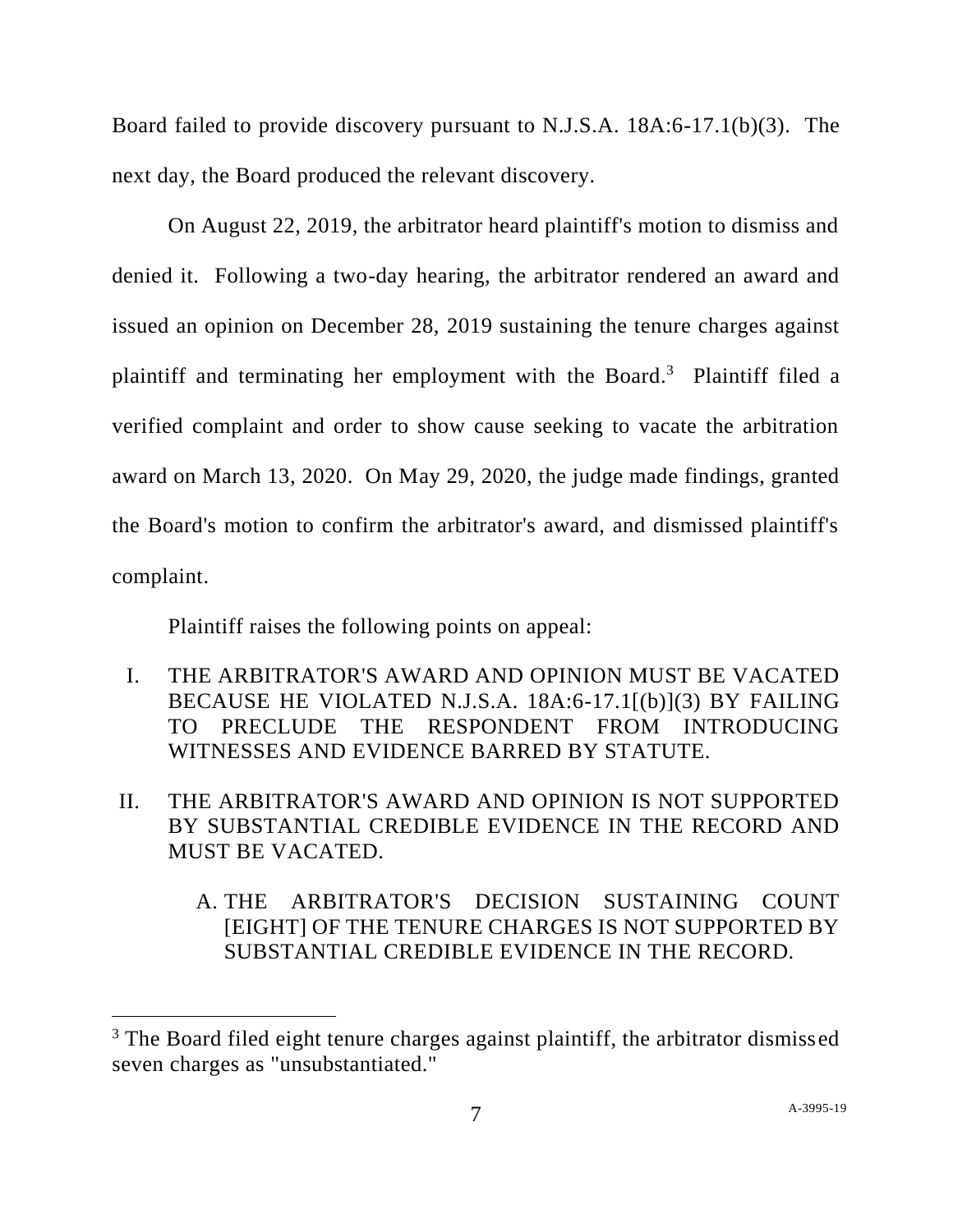B. THERE IS NO SUBSTANTIAL CREDIBLE EVIDENCE IN THE RECORD TO SUPPORT THE ARBITRATOR'S DETERMINATION OF TERMINATION AS THE APPROPRIATE PENALTY.

# III. THE ARBITRATOR IMPROPERLY FOUND APPELLANT GUILTY OF CONDUCT THAT SHE WAS NOT CHARGED WITH IN THE TENURE CHARGE.

#### II.

In reviewing the award confirmation, we owe no special deference to the trial court's interpretation of the law and the legal consequences that flow from the established facts. Yarborough v. State Operated Sch. Dist. of City of Newark, 455 N.J. Super. 136, 139 (App. Div. 2018) (citing Manalapan Realty, L.P. v. Twp. Comm. of Manalapan, 140 N.J. 366, 378 (1995)). Therefore, we review the trial court's decision on a motion to vacate an arbitration award de novo. Ibid. (citing Minkowitz v. Israeli, 433 N.J. Super. 111, 136 (App. Div. 2013)). However, we give deference to a trial court's factual findings if they are supported by substantial, credible evidence in the record. Lee v. Brown, 232 N.J. 114, 126-27 (2018); Zaman v. Felton, 219 N.J. 199, 215 (2014).

On the other hand, "[j]udicial review of an arbitration award is very limited." Bound Brook Bd. of Educ. v. Ciripompa, 228 N.J. 4, 11 (2017) (quoting Linden Bd. of Educ. v. Linden Educ. Ass'n ex rel. Mizichko, 202 N.J. 268, 276 (2010)). In the public sector, an "arbitrator's award will be confirmed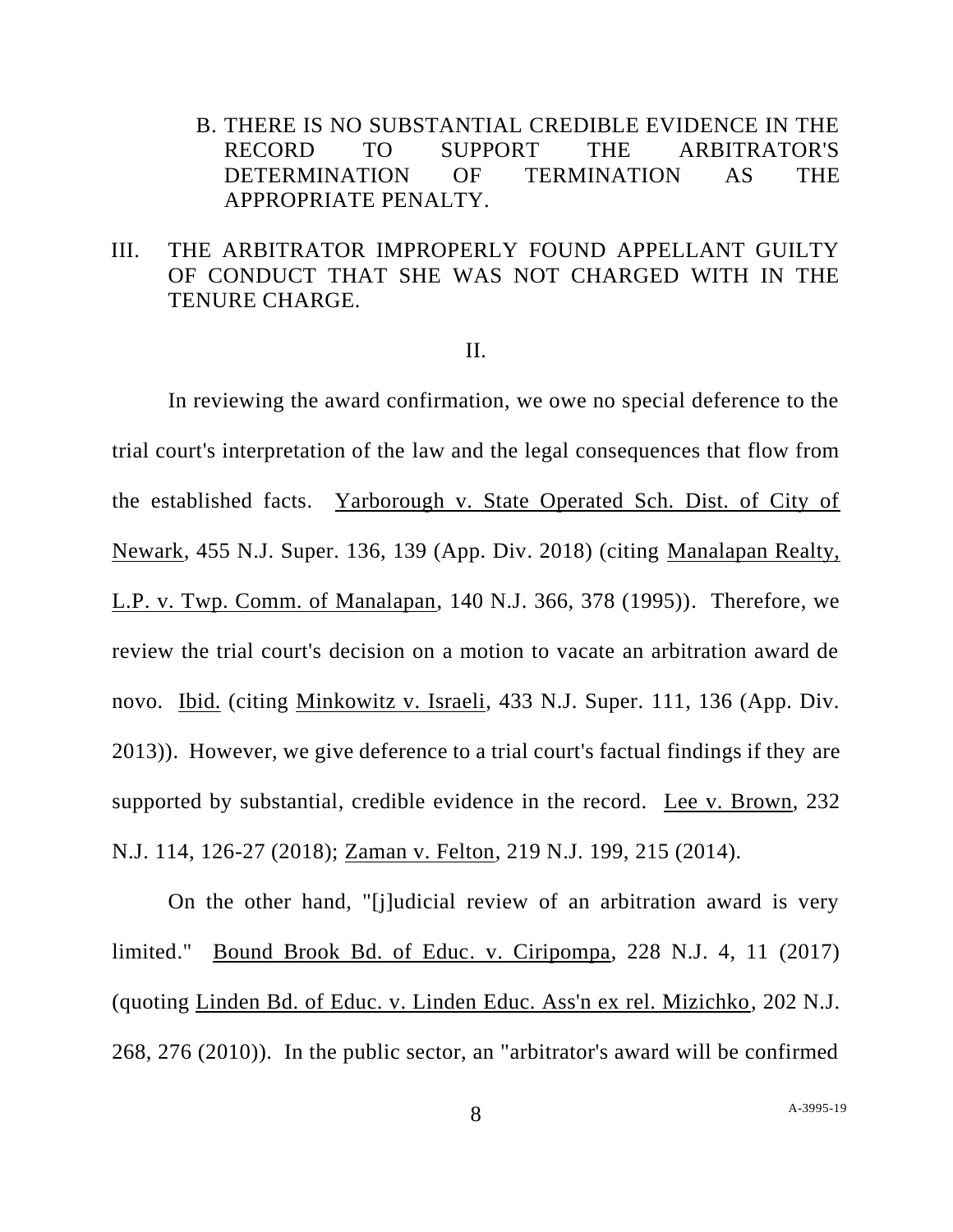'so long as the award is reasonably debatable.'" Linden Bd. of Educ., 202 N.J. at 276 (quoting Middletown Twp. PBA Loc. 124 v. Twp. of Middletown, 193 N.J. 1, 11 (2007)). In pertinent part, N.J.S.A. 2A:24-8 sets forth the limited statutory grounds on which we may vacate an arbitration award:

> a. Where the award was procured by corruption, fraud or undue means;

> b. Where there was either evident partiality or corruption in the arbitrators, or any thereof;

> c. Where the arbitrators were guilty of misconduct in refusing to postpone the hearing, upon sufficient cause being shown therefor, or in refusing to hear evidence, pertinent and material to the controversy, or of any other misbehaviors prejudicial to the rights of any party;

> d. Where the arbitrators exceeded or so imperfectly executed their powers that a mutual, final and definite award upon the subject matter submitted was not made.

"'[U]ndue means' ordinarily encompasses a situation in which the arbitrator has made an acknowledged mistake of fact or law or a mistake that is apparent on the face of the record . . . ." Borough of E. Rutherford v. E. Rutherford PBA Loc. 275, 213 N.J. 190, 203 (2013) (alteration in original) (quoting Off. of Emp. Rels. v. Commc'ns Workers of Am., AFL-CIO, 154 N.J. 98, 111 (1998)). "[A]n arbitrator's failure to follow the substantive law may . . . constitute 'undue means' which would require the award to be vacated." In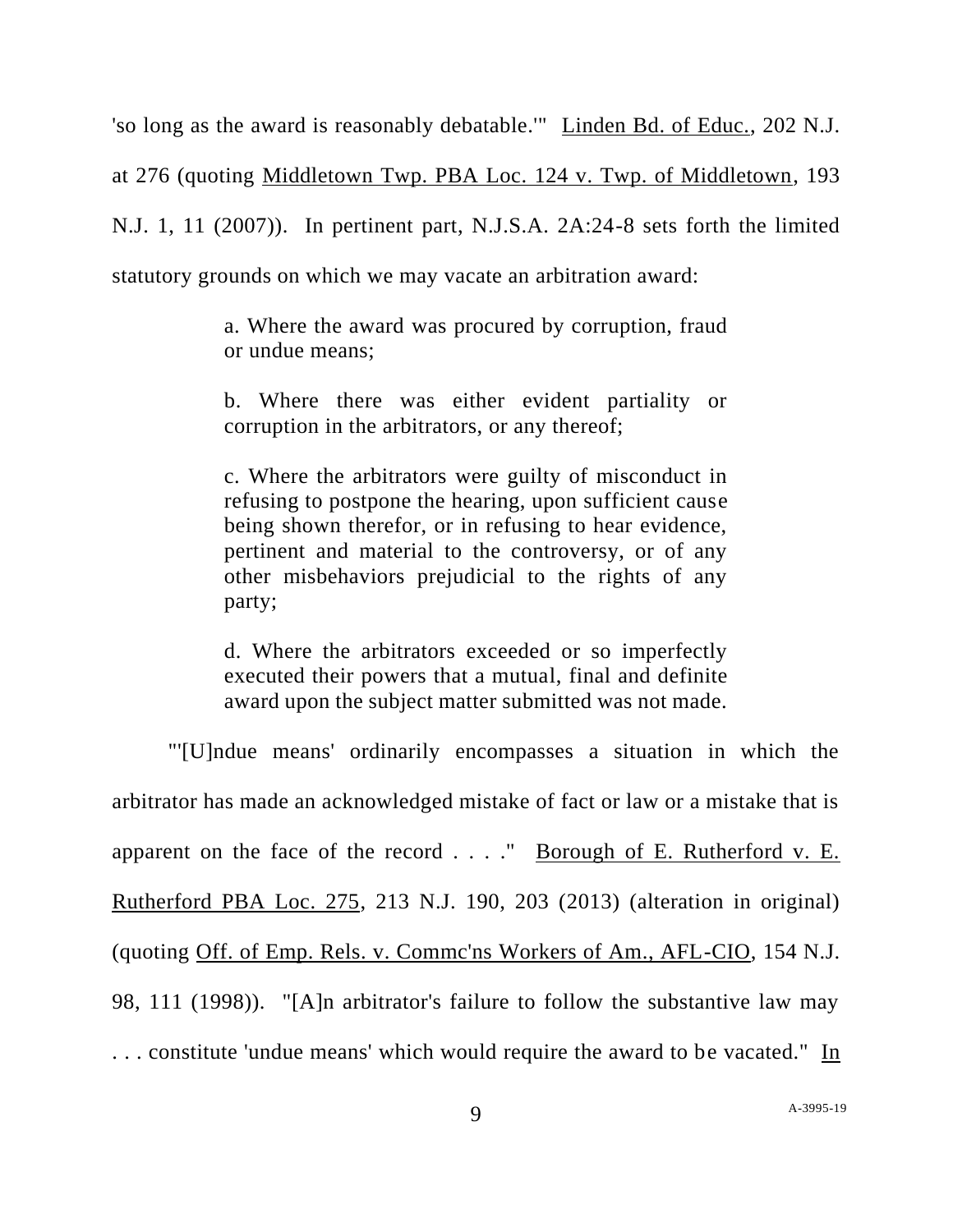re City of Camden, 429 N.J. Super. 309, 332 (App. Div. 2013) (quoting Jersey City Educ. Ass'n v. Bd. of Educ. of Jersey City, 218 N.J. Super. 177, 188 (App. Div. 1987)). An arbitrator exceeds their authority where they ignore "the clear and unambiguous language of the [statute] . . . ." City Ass'n of Supervisors & Adm'rs v. State Operated Sch. Dist. of City of Newark, 311 N.J. Super. 300, 312 (App. Div. 1998). An arbitrator is prohibited from contradicting the express language of the statute. Linden Bd. of Educ., 202 N.J. at 276.

## III.

Plaintiff first argues that the arbitrator should have barred the Board from introducing evidence because the Board failed to comply with N.J.S.A. 18A:6- 17.1(b)(3). She further argues that (1) the statutory language in N.J.S.A. 18A:6- 17.1(b)(3) is clear, plain, and unambiguous, thus the arbitrator's failure to preclude the Board's witnesses from testifying is contrary to the plain meaning of the statute; (2) the arbitrator's violation of the statute was highly prejudicial to her; and (3) the arbitrator exceeded his authority by ignoring and violating the statute. She also contends the Board's failure to supply discovery immediately upon referral of the case to arbitration warrants vacation of the arbitrator's award pursuant to N.J.S.A. 2A:24-8(a), (c) and (d). We disagree.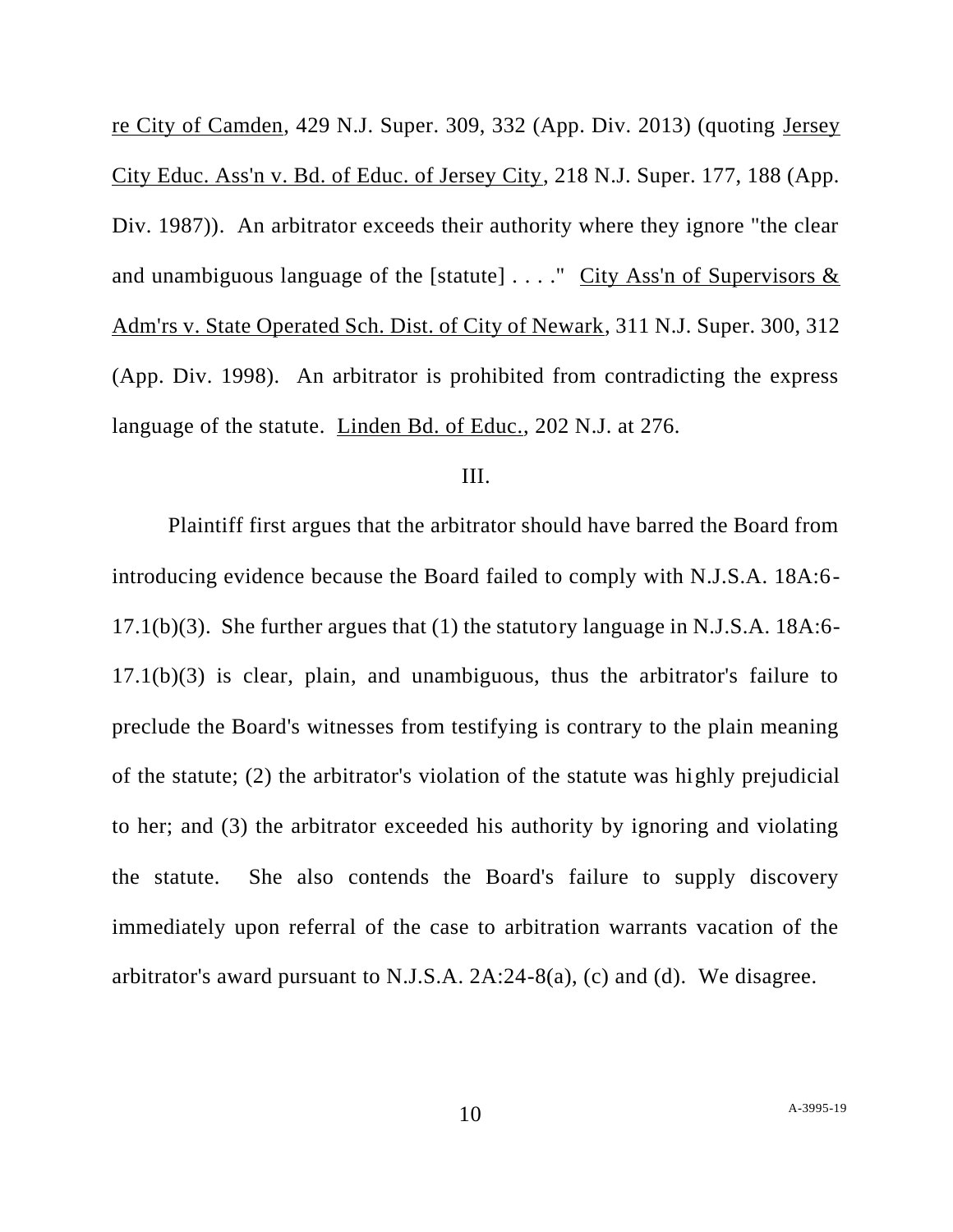We review issues of statutory interpretation de novo. MasTec Renewables Constr. Co. v. Sunlight Gen. Mercer Solar, LLC, 462 N.J. Super. 297, 318 (App. Div. 2020) (citing Verry v. Franklin Fire Dist. No. 1, 230 N.J. 285, 294 (2017)). "The objective of all statutory interpretation is to discern and effectuate the intent of the [l]egislature[,]" Murray v. Plainfield Rescue Squad, 210 N.J. 581, 592 (2012), and "the best indicator of that intent is the statutory language[,]" which should be given its "ordinary meaning and significance ...." DiProspero v. Penn, 183 N.J. 477, 492 (2005). "We construe the words of a statute 'in context with related provisions so as to give sense to the legislation as a whole.'" Spade v. Select Comfort Corp., 232 N.J. 504, 515 (2018) (quoting N. Jersey Media Grp., Inc. v. Twp. of Lyndhurst, 229 N.J. 541, 570 (2017)). If the language is clear, our job is complete. In re Expungement Application of D.J.B., 216 N.J. 433, 440 (2014). However, "when the statutory language is ambiguous and 'leads to more than one plausible interpretation,' [we] may resort to extrinsic sources, like legislative history and committee reports." MasTec Renewables, 462 N.J. Super. at 320 (quoting State v. Twiggs, 233 N.J. 513, 533 (2018)).

We disagree with the statutory argument advanced by plaintiff. In determining whether to allow the Board to produce its witnesses and discovery, the arbitrator focused on the express language of N.J.S.A. 18A:6-17.1(b)(3),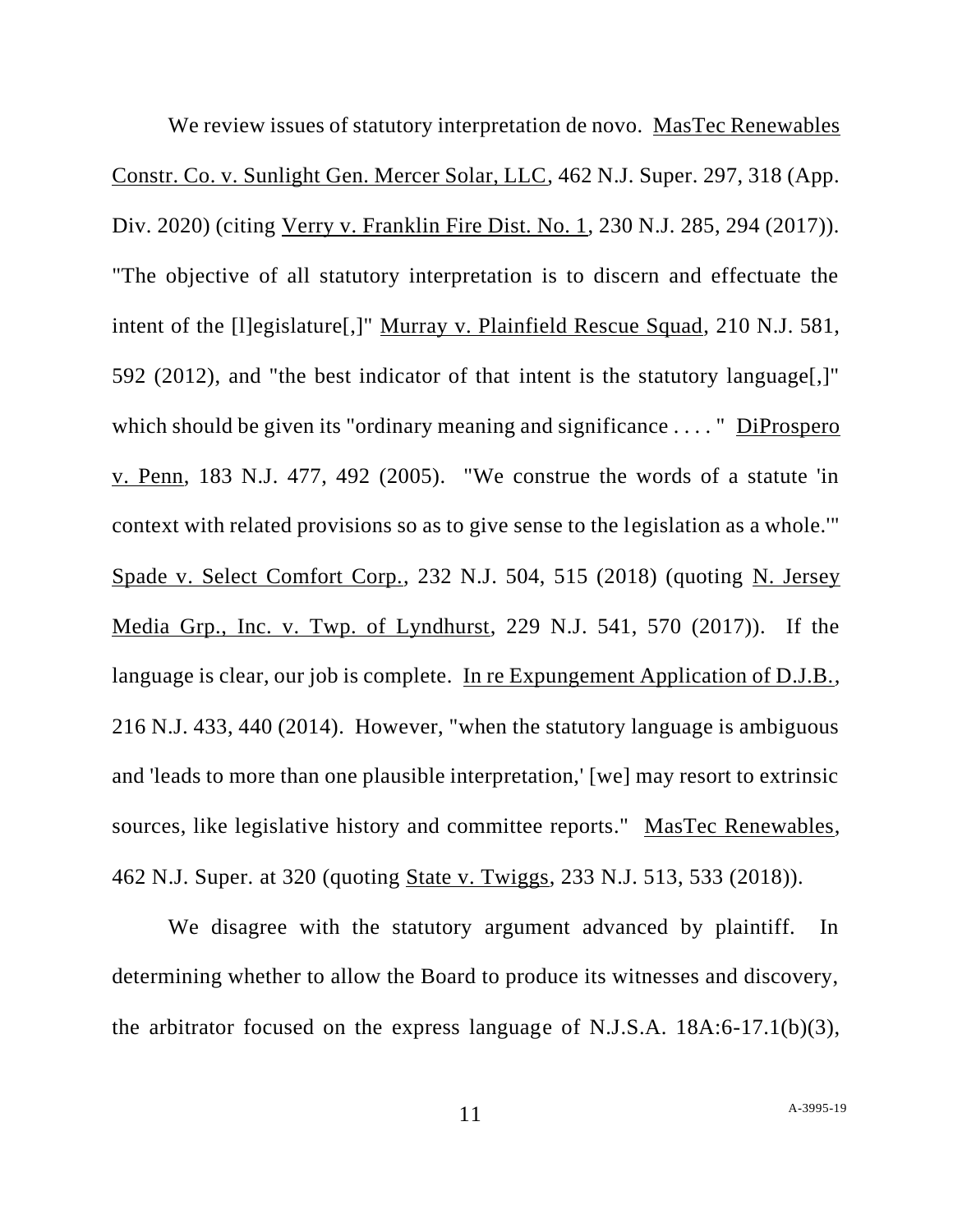namely that "[u]pon referral of the case for arbitration, the ... board ... shall provide all evidence including, but not limited to, documents, . . . statements of witnesses, and a list of witnesses with a complete summary of their testimony, to the employee or the employee's representative." In applying the plain language of that provision, the arbitrator determined that the Board provided the discovery required by the statute. The arbitrator adjourned the hearing to give plaintiff additional time to conduct her own discovery and prepare for arbitration.

We find the arbitrator's decision to allow both parties a full and fair opportunity to prepare for the arbitration gave the pertinent language of N.J.S.A. 18A:6-17.1(b)(3) its "ordinary meaning and significance." DiProspero, 183 N.J. at 492. In his comprehensive review of the arbitration record, the judge correctly concluded that

> the statutory use of the phrase 'upon referral' [does not require] that evidence be provided at the same time of the referral. [Plaintiff's] statutory construction is mechanistic and absolute and does not legitimately promote the [l]egislative policy of 'student achievement.' In addition, that interpretation does not benefit the teacher who ultimately wants their matter heard.

To support his reasoning, the judge found the phrase "upon referral" to be ambiguous and, thus, extrinsic evidence was needed to discern legislative intent.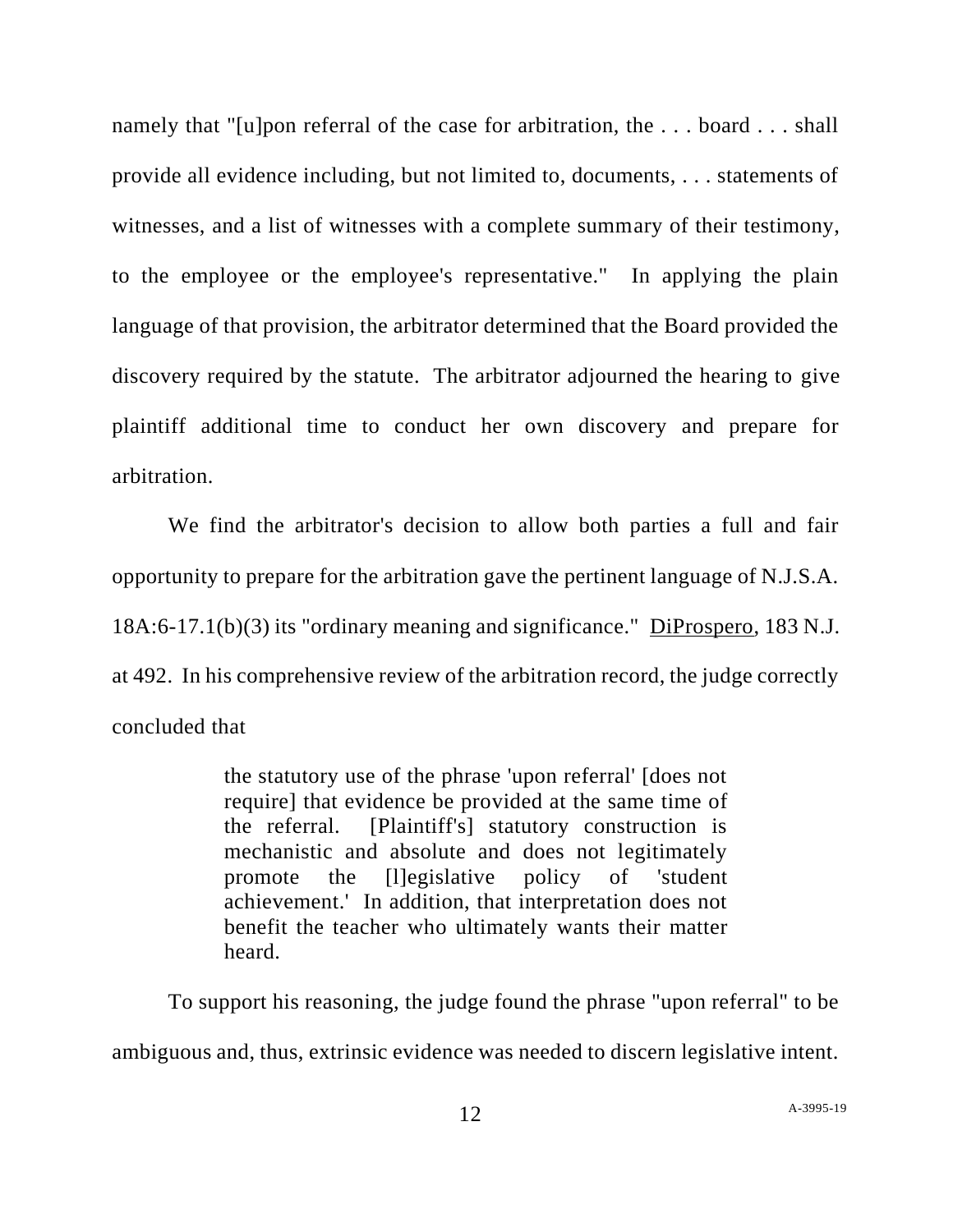In his cogent opinion, the judge found that "one of the various definitions of the word 'upon' includes 'on the occasion of, at the time of, or immediately after."<sup>4</sup> He added that the legislature will use terms such as "simultaneously with" to indicate that documents need to be provided at the same time of the referral. See N.J.S.A. 2A:18-61.6; N.J.S.A. 2A:44A:21; N.J.S.A. 19:60-1; N.J.S.A. 40A:11- 16; N.J.S.A. 48:3-60.

The arbitrator's award was consistent with the plain language of N.J.S.A. 18A:6-17.1(b)(3). The arbitrator articulated a basis to support his decision and explained that plaintiff, not the Board, sought additional discovery when the hearing was adjourned. We conclude the arbitrator did not exceed his powers by denying plaintiff's motion, and we agree with the motion judge's construction of the statute.

Plaintiff also contends there was no credible evidence presented at the hearing that could support count eight of the tenure charge and, therefore, the arbitrator erred in sustaining her termination. She also argues that the arbitrator deliberately ignored facts that disproved the allegations against her. Having

<sup>4</sup> See Upon, Merriam-Webster, https://www.merriamwebster.com/dictionary/upon (last visited January 24, 2022).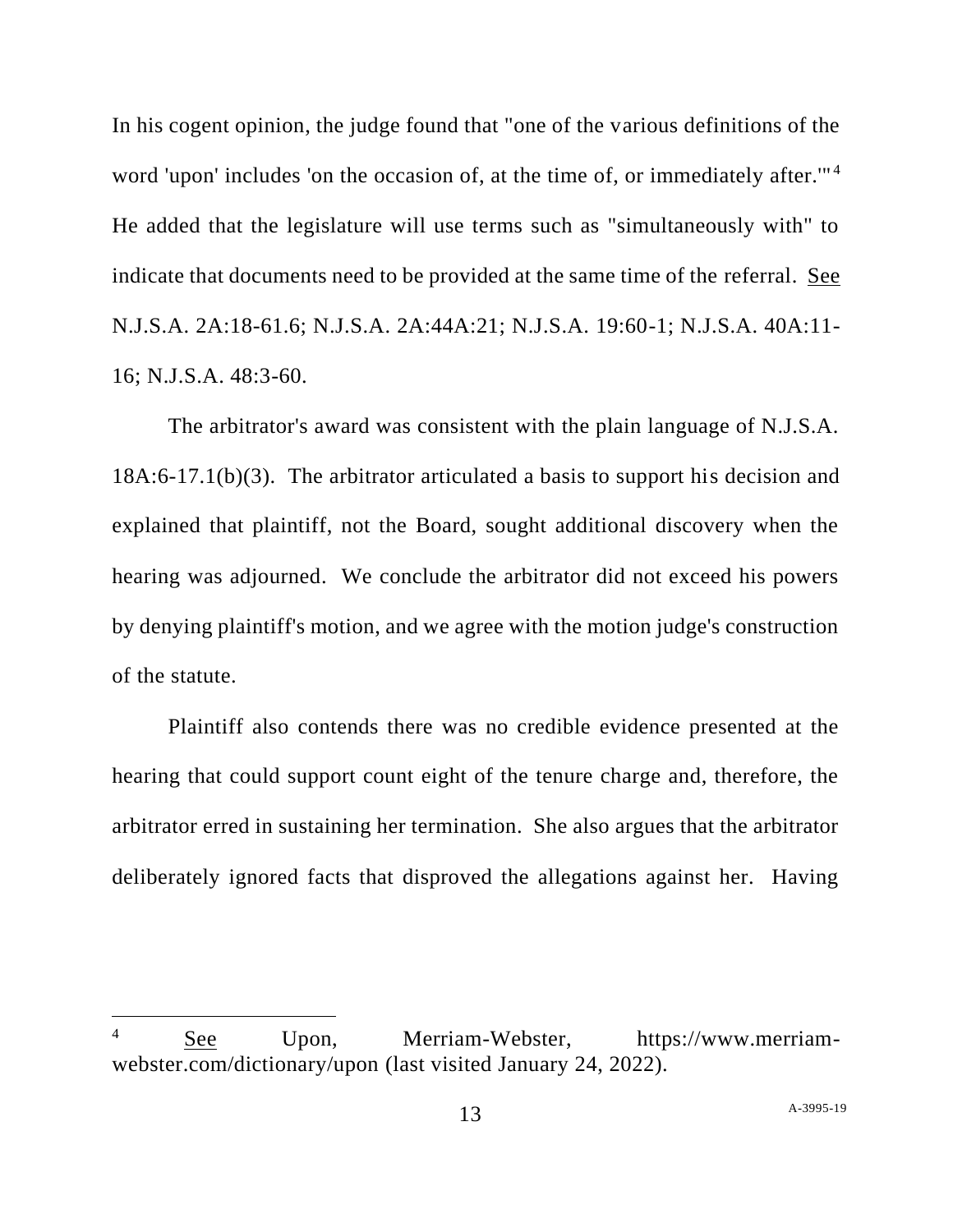considered the record, the parties' arguments, and applicable law, we disagree with plaintiff's assertion.

Count eight of the tenure charge states:

S.A. jeopardized the safety of student S.B. by way of releasing his name to another student with the intent to have him harassed, intimidated, bullied, or worse, as retaliation for her suspension.

Plaintiff's blatant disregard of Dr. West's instruction and the consequences of her actions were all substantiated through credible testimony and documentary evidence at the hearing. It is undisputed that students approached S.B. after his name was released on social media and that S.B. subsequently transferred to a different school. We defer to the arbitrator's credibility findings. Clowes v. Terminix Int'l, Inc., 109 N.J. 575, 587 (1988) ("As a general rule, the reviewing court should give due regard to the opportunity of the one who heard the witnesses to judge of their credibility  $\dots$ .") (internal quotation marks omitted).

Plaintiff next contends that, given her positive annual performance evaluations, her termination violated the doctrines of progressive discipline and mitigation of penalty. On this record, we find no merit to her argument.

Progressive discipline is used "in two ways when determining the appropriate penalty for present misconduct." In re Herrmann, 192 N.J. 19, 30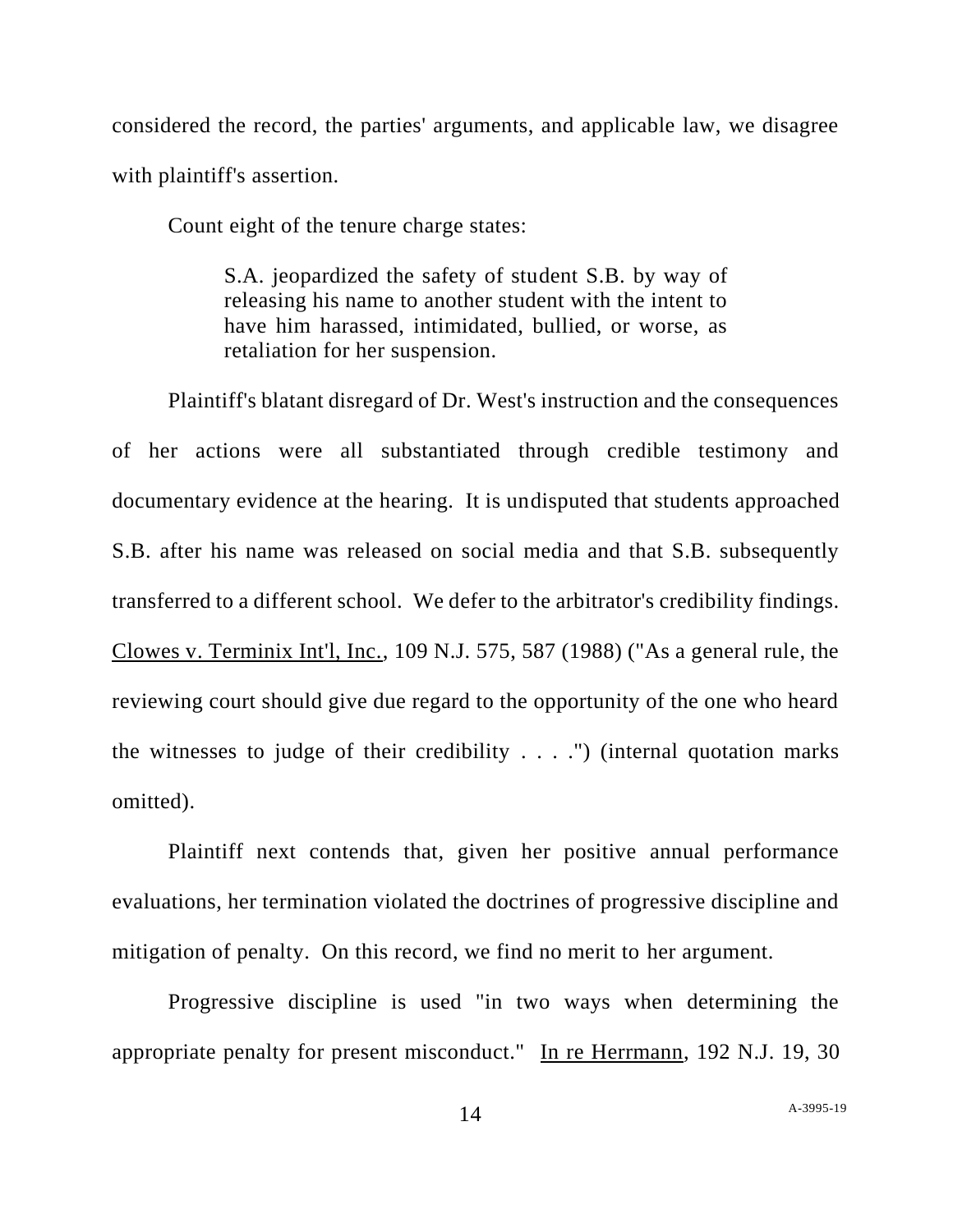(2007). The first is to "support the imposition of a more severe penalty for a public employee who engages in habitual misconduct." Ibid. The second "is to mitigate the penalty for a current offense." Id. at 32.

However, progressive discipline is not a "fixed and immutable rule to be followed without question." In re Carter, 191 N.J. 474, 484 (2007). Rather, "some disciplinary infractions are so serious that removal is appropriate notwithstanding a largely unblemished prior record." Ibid. The New Jersey Supreme Court has held:

> Although progressive discipline is a recognized and accepted principle . . . that is not to say that incremental discipline is a principle that must be applied in every disciplinary setting. To the contrary, judicial decisions have recognized that progressive discipline is not a necessary consideration when reviewing an agency head's choice of penalty when the misconduct is severe, when it is unbecoming to the employee's position or renders the employee unsuitable for continuation in the position, or when application of the principle would be contrary to the public interest.

[Herrmann, 192 N.J. at 33.]

"[P]rogressive discipline has been bypassed when an employee engages in severe misconduct, especially when the employee's position involves public safety and the misconduct causes risk of harm to persons . . . ." Ibid. Moreover, we have found "notions of progressive discipline inapplicable when disciplinary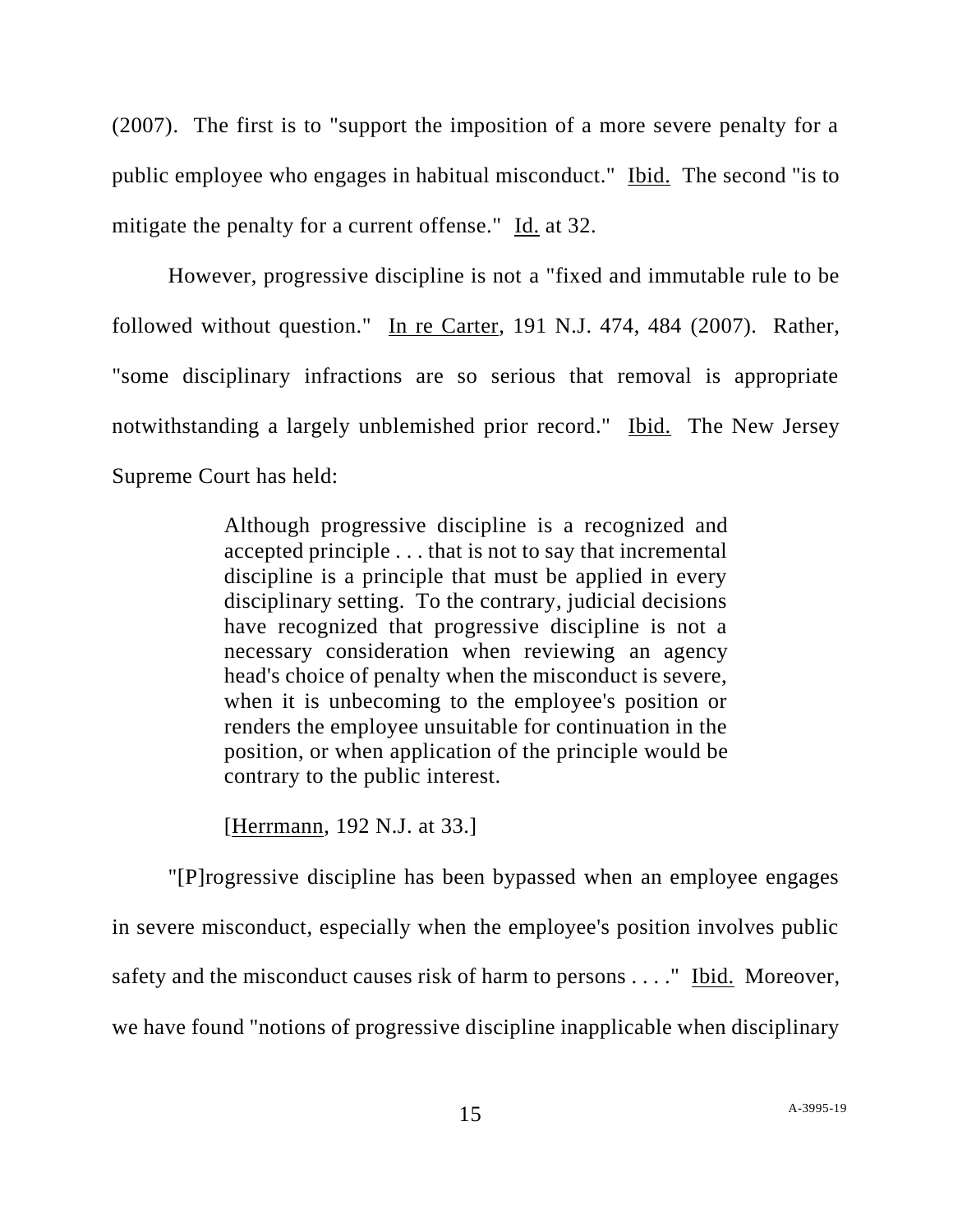charges against a public employee have demonstrated lack of competence or unfitness for a position." Id. at 35.

The record shows that the Board used progressive discipline to address plaintiff's inappropriate conduct throughout her tenure. For example, plaintiff was disciplined in 2015, which resulted in the loss of a salary increment and placement on probation. Moreover, as a result of the December 5 incident with S.B., plaintiff was suspended for two weeks. She was ultimately fired when she put S.B.'s safety at risk by disclosing his name on social media.

The record shows that plaintiff demonstrated conduct which would permit a factfinder to conclude that she was unfit to perform the duties of a schoolteacher. The record also shows that her inability to follow school policies posed a risk of harm and endangered the safety of both students and staff. We find this record does not support use of the doctrines of progressive discipline and mitigating of penalty. See Herrmann, 192 N.J. at 33.

Plaintiff next argues the arbitrator's decision is based on a finding that she "intended to put undue pressure on S.B.," which plaintiff alleges was not in the tenure charge and did not afford her proper notice. She contends that "by deciding issues not placed before [the arbitrator] by the allegations in the tenure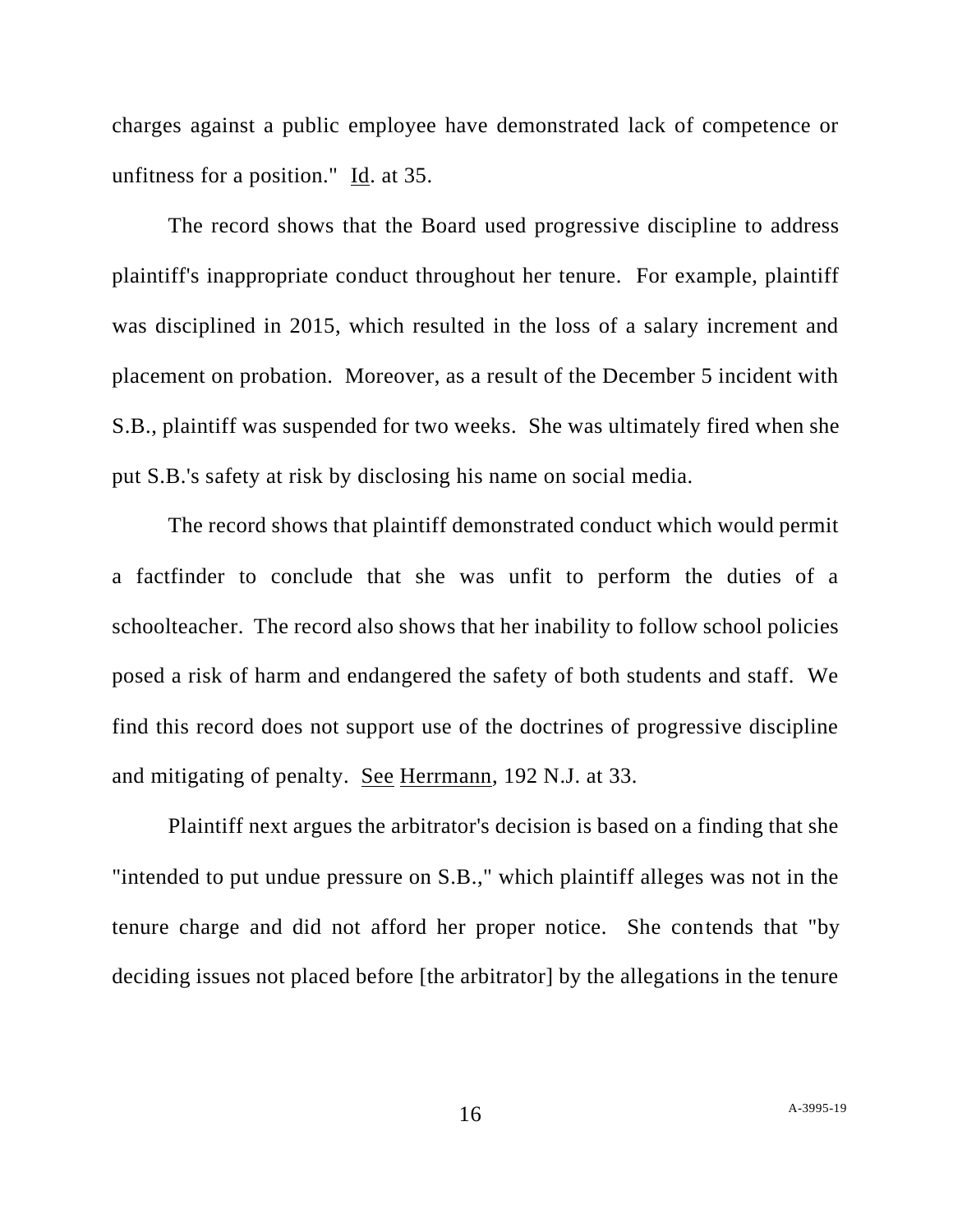charge, the arbitrator exceeded his authority within the meaning of N.J.S.A. 2A:24-8(d), warranting vacation of the award." We disagree.

"Plain notice" is the standard to be applied when considering the adequacy of disciplinary charges filed against public employees. Pepe v. Twp. of Springfield, 337 N.J. Super. 94, 97 (App. Div. 2001). "It is elementary that an employee cannot legally be tried or found guilty on charges of which he has not been given plain notice by the appointing authority." Town of W. New York v. Bock, 38 N.J. 500, 522 (1962). See also Borough of Ho-ho-kus v. Menduno, 91 N.J. Super. 482, 485 (App. Div. 1966) (noting that a public employer can only find an employee guilty of offenses specifically mentioned in the charges). These principles emanate from the concept of affording due process and fairness in proceedings which impact an employee so significantly. See, e.g., Hammond v. Monmouth Cnty. Sheriff's Dep't, 317 N.J. Super. 199, 206 (App. Div. 1999); In re Caldwell v. N.J. Dep't of Corrs., 250 N.J. Super. 592, 615-17 (App. Div. 1991).

Plaintiff knew the December 5 incident was the genesis of the discipline against her. Moreover, she was intimately familiar with the facts the Board used to meet its burden on the charge that she "inten[ded] to have [S.B.] harassed, intimidated, bullied, or worse, as retaliation for her suspension." We note that